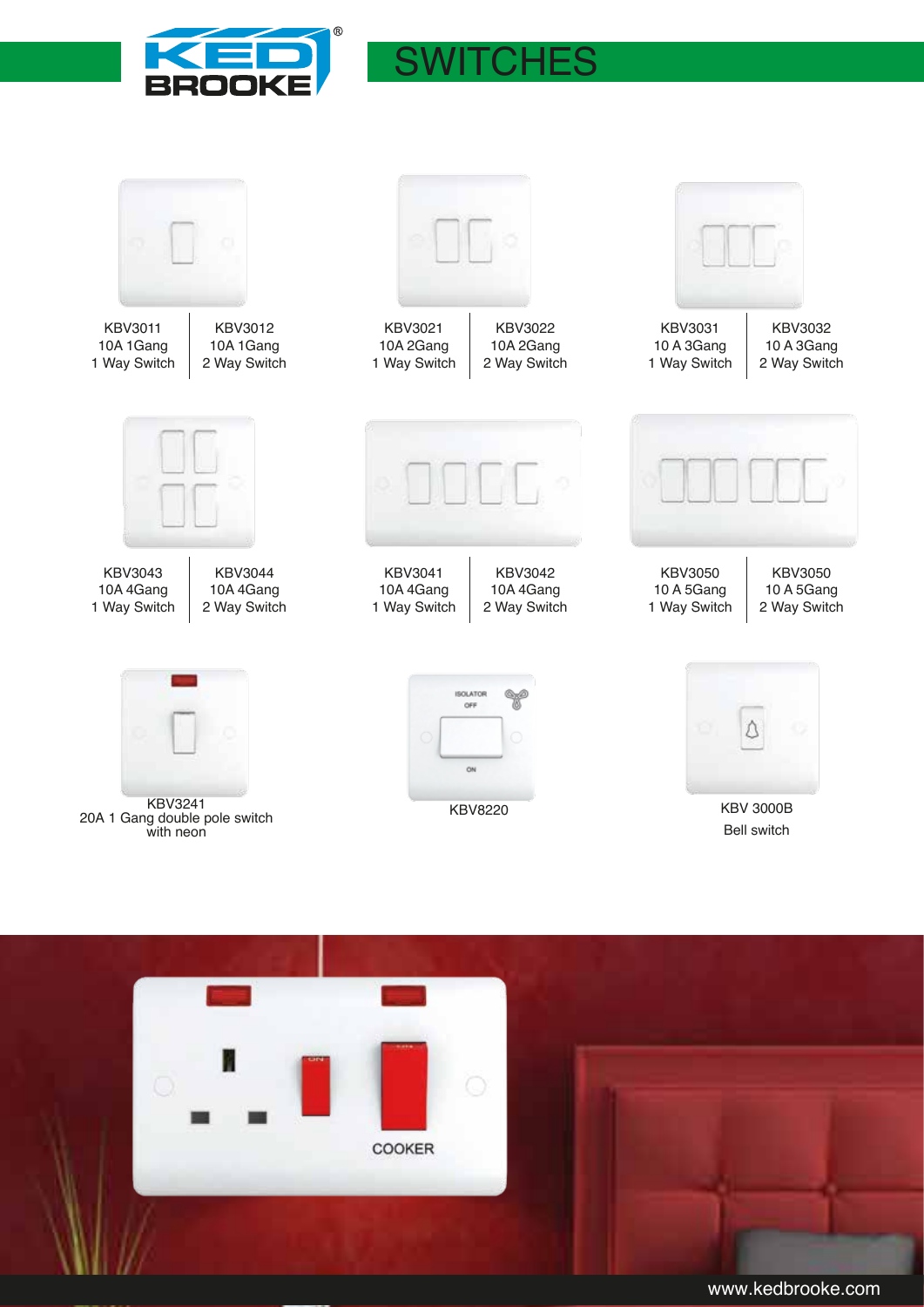

## **SWITCHES**



KBV4327 TV + SATELLITE SOCKET



KBV4381 1G TELEPHONE SOCKET SECONDARY



KBV4432-2 COMPUTER & TELEPHONE SOCKET RJ11 + RJ45



KBV4831 1 GANG SWITCHED 5 PIN MULTI FUNCTION SOCKET WITH NEON



KBV4841 2 GANG SWITCHED 5 PIN MULTI FUNCTION SOCKET WITH NEON



KBV4060 13A 2 GANG SWITCHED SOCKET, SINGLE POLE - W/O NEON



KBV3311 45A COOKER CONTROL UNIT WITH NEON



KBV4050 13A 1 GANG SWITCHED SOCKET, SINGLE POLE - W/O NEON



KBV3505/21 500W 2 GANG 1 WAY DIMMER (3X3)



KBV3510/11 1000W 1 GANG 1 WAY DIMMER (3X3)



KBV4581 SHAVER SOCKET 110V/220V



KBV8220 20A FLUX OUTLE